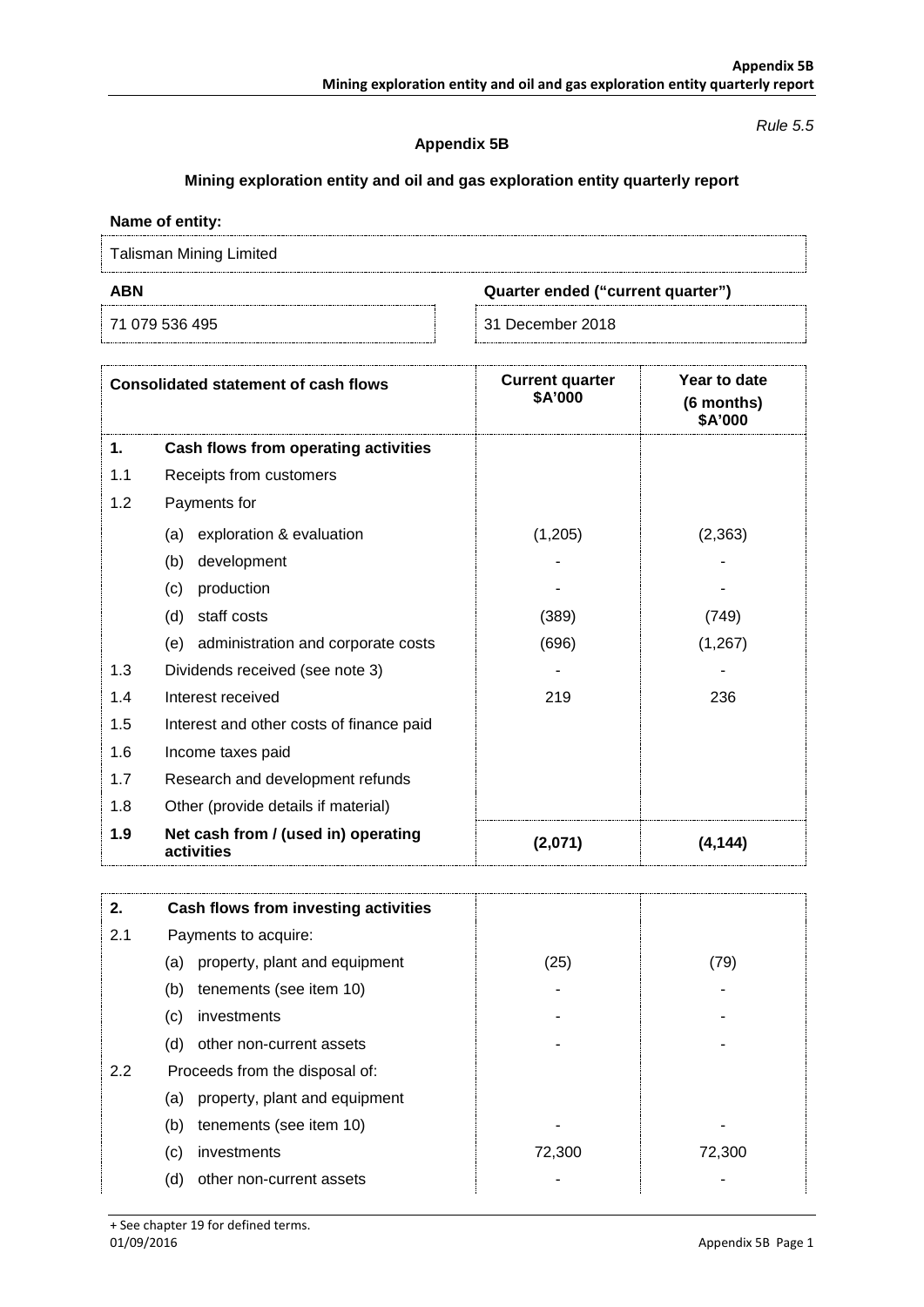| Consolidated statement of cash flows |                                                   | <b>Current quarter</b><br>\$A'000 | Year to date<br>(6 months)<br>\$A'000 |  |
|--------------------------------------|---------------------------------------------------|-----------------------------------|---------------------------------------|--|
| 2.3                                  | Cash flows from loans to other entities           |                                   |                                       |  |
| 2.4                                  | Dividends received (see note 3)                   |                                   |                                       |  |
| 2.5                                  | Other (costs associated with sale of subsidiary)  | (698)                             | 763)                                  |  |
| 2.6                                  | Net cash from / (used in) investing<br>activities | 71.577                            | 71.458                                |  |

| 3.   | Cash flows from financing activities                                           |           |           |
|------|--------------------------------------------------------------------------------|-----------|-----------|
| 3.1  | Proceeds from issues of shares                                                 |           |           |
| 3.2  | Proceeds from issue of convertible notes                                       |           |           |
| 3.3  | Proceeds from exercise of share options                                        |           |           |
| 3.4  | Transaction costs related to issues of<br>shares, convertible notes or options |           |           |
| 3.5  | Proceeds from borrowings                                                       |           | 2,036     |
| 3.6  | Repayment of borrowings                                                        | (18,628)  | (18, 628) |
| 3.7  | Transaction costs related to loans and<br>borrowings                           | (83)      | (589)     |
| 3.8  | Dividends paid                                                                 | (11, 838) | (11, 838) |
| 3.9  | Other (provide details if material)                                            |           |           |
| 3.10 | Net cash from / (used in) financing<br>activities                              | (30,549)  | (29, 019) |

| 4.  | Net increase / (decrease) in cash and<br>cash equivalents for the period |          |          |
|-----|--------------------------------------------------------------------------|----------|----------|
| 4.1 | Cash and cash equivalents at beginning of<br>period                      | 4.687    | 5.349    |
| 4.2 | Net cash from / (used in) operating<br>activities (item 1.9 above)       | (2,071)  | (4, 144) |
| 4.3 | Net cash from / (used in) investing activities<br>(item 2.6 above)       | 71,577   | 71,458   |
| 4.4 | Net cash from / (used in) financing activities<br>item 3.10 above)       | (30,549) | (29,019) |
| 4.5 | Effect of movement in exchange rates on<br>cash held                     |          |          |
| 4.6 | Cash and cash equivalents at end of<br>period                            | 43.644   | 43,644   |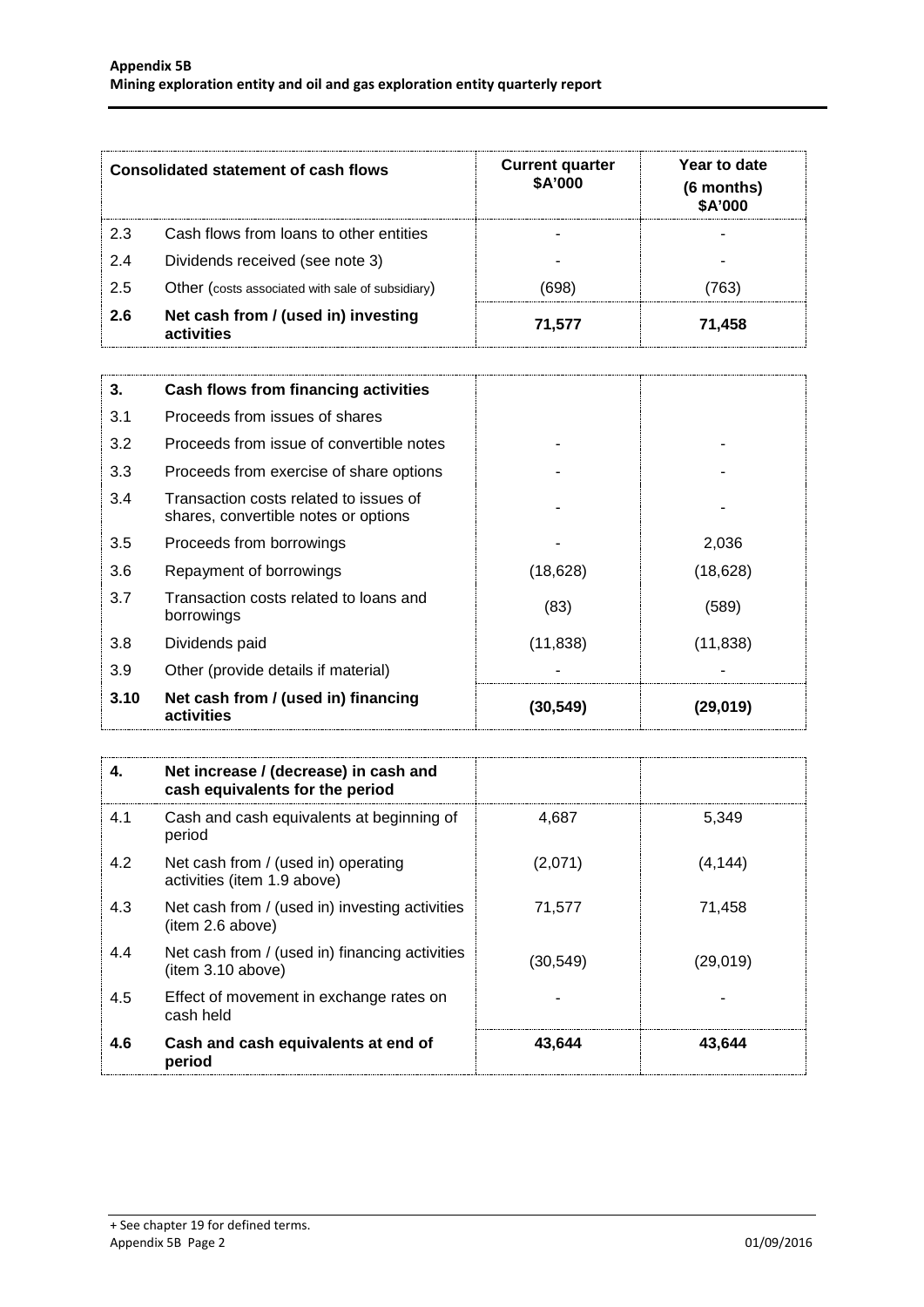| 5.  | Reconciliation of cash and cash<br>equivalents<br>at the end of the quarter (as shown in the<br>consolidated statement of cash flows) to the<br>related items in the accounts | <b>Current quarter</b><br>\$A'000 | <b>Previous quarter</b><br>\$A'000 |
|-----|-------------------------------------------------------------------------------------------------------------------------------------------------------------------------------|-----------------------------------|------------------------------------|
| 5.1 | Bank balances                                                                                                                                                                 | 3,564                             | 391                                |
| 5.2 | Call deposits                                                                                                                                                                 | 40.080                            | 80                                 |
| 5.3 | <b>Bank overdrafts</b>                                                                                                                                                        |                                   |                                    |
| 5.4 | Other (restricted cash in Doolgunna Joint Venture<br>with Sandfire Resources NL and \$4M restricted cash<br>in Equity Reserve account for Monty Finance Facility)             |                                   | 4.216                              |
| 5.5 | Cash and cash equivalents at end of<br>quarter (should equal item 4.6 above)                                                                                                  | 43,644                            | 4.687                              |

| 6. | Payments to directors of the entity and their associates | <b>Current quarter</b> |
|----|----------------------------------------------------------|------------------------|
|    |                                                          |                        |

- 6.1 Aggregate amount of payments to these parties included in item
- 6.2 Aggregate amount of cash flow from loans to these parties included in item 2.3
- 6.3 Include below any explanation necessary to understand the transactions included in items 6.1 and 6.2

Short term and post-employment benefits paid to Executive and Non-Executive Directors.

# **7. Payments to related entities of the entity and their associates Current quarter**

- 7.1 Aggregate amount of payments to these parties included in item 1.2
- 7.2 Aggregate amount of cash flow from loans to these parties included in them 2.3
- 7.3 Include below any explanation necessary to understand the transactions included in items 7.1 and 7.2
- 

|     | <b>Current quarter</b><br>\$A'000 |
|-----|-----------------------------------|
| 1.2 | 182                               |
| ded |                                   |
|     |                                   |

**\$A'000**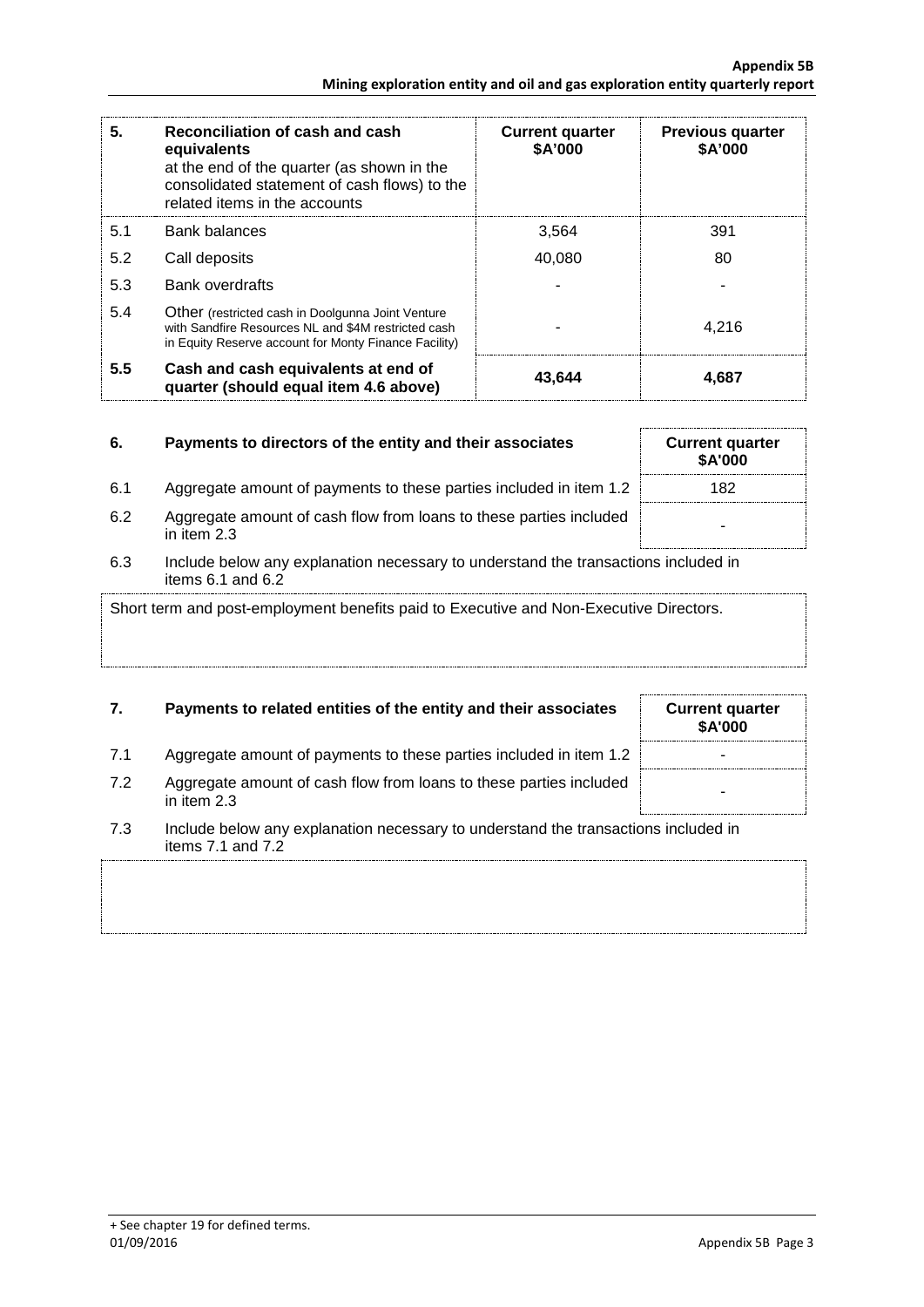| 8.  | <b>Financing facilities available</b><br>Add notes as necessary for an<br>understanding of the position | <b>Total facility</b><br>amount at quarter<br>end<br><b>\$AUD '000</b>                                          | Amount drawn at<br>quarter end<br><b>\$AUD'000</b> |
|-----|---------------------------------------------------------------------------------------------------------|-----------------------------------------------------------------------------------------------------------------|----------------------------------------------------|
| 81  | Loan facilities                                                                                         |                                                                                                                 |                                                    |
| 8.2 | Credit standby arrangements                                                                             |                                                                                                                 |                                                    |
| 8.3 | Other (please specify)                                                                                  |                                                                                                                 |                                                    |
|     |                                                                                                         | the contract of the contract of the contract of the contract of the contract of the contract of the contract of |                                                    |

8.4 Include below a description of each facility above, including the lender, interest rate and whether it is secured or unsecured. If any additional facilities have been entered into or are proposed to be entered into after quarter end, include details of those facilities as well.

#### Loan facilities

i) Monty Cu-Au Project finance facility of US\$20 million provided by Taurus Mining Finance Fund at an interest rate of 6.75% p.a. secured over Talisman's 30% interest in the Monty Mining Joint Venture. Upon full repayment of principal and outstanding interest payable at 12th October 2018, this facility was closed.

ii) Working capital facility of US\$3 million provided by Taurus Mining Finance Fund at an interest rate of 6.75% p.a. secured over Talisman's shares in 100% owned subsidiaries Talisman Nickel P/L and Haverford Holdings P/L (Haverford) and security over all of the assets of Haverford. Upon full repayment of principal and outstanding interest payable at 12th October 2018, this facility was closed.

| 9.  | <b>Estimated cash outflows for next quarter</b> | <b>\$A'000</b> |
|-----|-------------------------------------------------|----------------|
| 9.1 | Exploration and evaluation                      | 1,650          |
| 9.2 | Development                                     |                |
| 9.3 | Production                                      |                |
| 9.4 | Staff costs                                     | 350            |
| 9.5 | Administration and corporate costs              | 300            |
| 9.6 | Other                                           |                |
| 9.7 | Total estimated cash outflows                   | 2.300          |